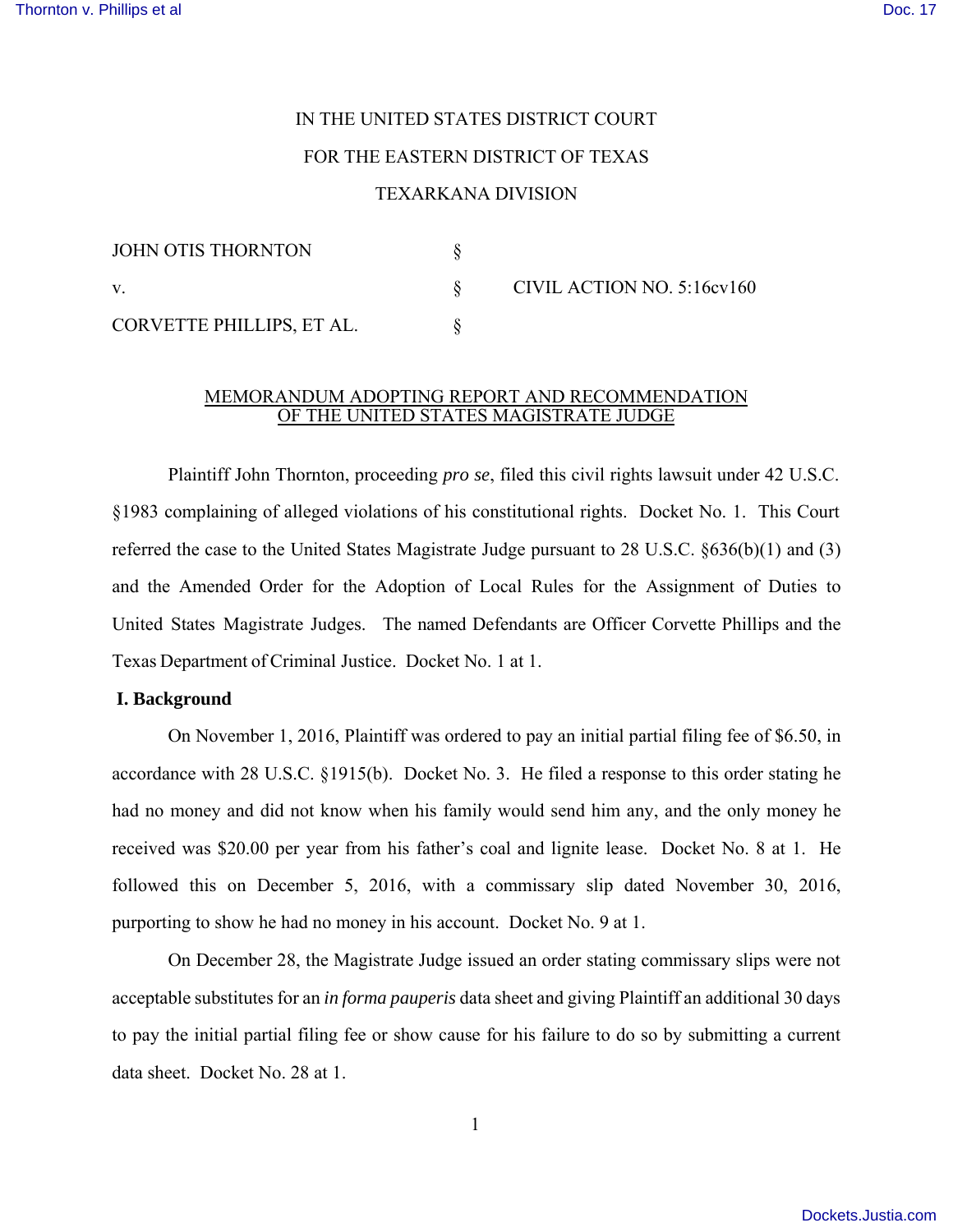On January 12, 2017, Plaintiff filed an *in forma pauperis* data sheet. Docket No. 12. This data sheet showed in December of 2016, after receiving the order for an initial partial filing fee of \$6.50, Plaintiff received a deposit of \$50.00, giving him ample means with which to pay the fee; instead, Plaintiff spent all of the money without paying the fee despite the fact he knew of the fee at the time he received the deposit. *See Id*. at 1.

#### **II. The Magistrate Judge's Report and Plaintiff's Objections**

On February 22, 2017, the Magistrate Judge issued a Report recommending dismissal of the lawsuit. Docket No. 13. The Magistrate Judge stated there is nothing unconstitutional about making incarcerated persons pay part of the costs of litigation through the partial filing fee plan devised by Congress and codified in 28 U.S.C. §1915(b). Docket No. 13 at 2. Because Plaintiff failed to pay the initial partial filing fee when he received funds which were more than ample to permit him to do so, the Magistrate Judge determined Plaintiff failed to prosecute his case or to obey an order of the Court. *Id*. at 3.

Plaintiff filed objections to the Report on March 7, 2017. Docket No. 15. In these objections, Plaintiff states "the reason I John Thornton TDCJ #1430272 didn't pay the \$6.50 initial partial fee when order[ed] by the court<sup>[]</sup> is because I had to pay off a friendly debt to a friend here on the Telford Unit." *Id*. at 1. He acknowledges the Court issued the initial partial fee order on November 1, 2016, and he received \$50.00 from his aunt in December. *Id*. He asks the Court to collect the initial partial fee in installments until it is paid off along with the rest of the fee. *Id*. at 2.

#### **III. Discussion**

Plaintiff does not dispute he received more than ample funds to pay the initial partial filing fee in the month after the fee was imposed. Instead, he simply chose not to pay the fee, electing instead to pay off "a friendly debt to a friend." *See Id.* at 1. In *Dudley v. Pratt*, Case No. 6:07cv320, 2007 WL 4290500 (E.D.Tex., December 4, 2007), the plaintiff Antonio Dudley was assessed an initial partial filing fee of \$4.01. *Id.* at 1. He responded by stating he only received \$20.00 per month, with which he purchased personal items from the commissary such as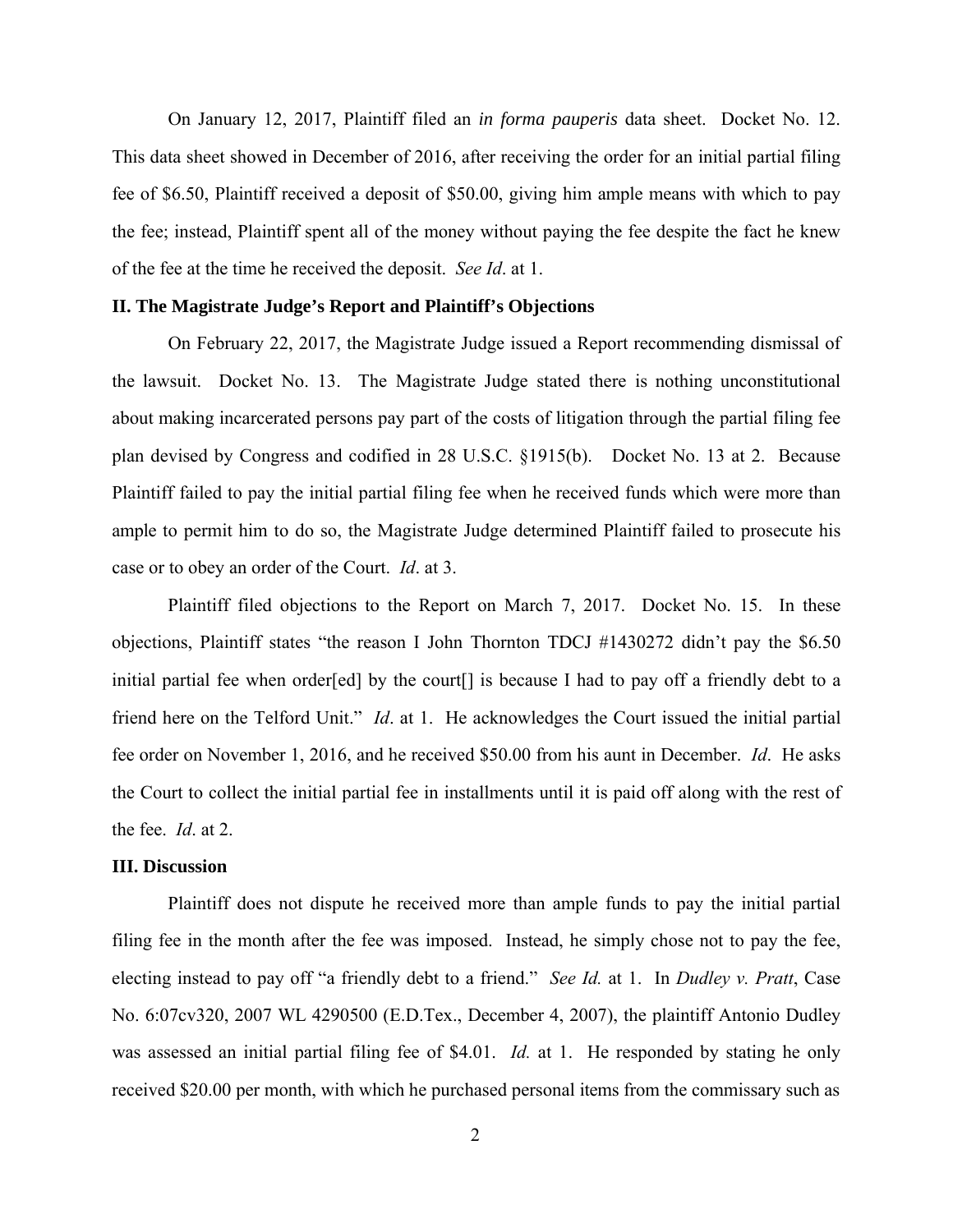hygienic supplies, writing material, and postage stamps. *Id*. The Court determined Dudley failed to prosecute or to obey an order of the Court and dismissed the lawsuit without prejudice. *Id*. at 2; *see also Hicks v. Secretary, Florida Department of Corrections*, Case No. 4:10cv529, 2011 WL 1405155 (N.D.Fla., February 28, 2011) (all litigants, including prisoners proceeding *pro se*, must make decisions about how to spend their money when contemplating litigation, and may have to make sacrifices to pursue a claim), *citing Beck v. Symington*, 972 F.Supp. 532, 535 (D.Ariz. 1997).

Plaintiff's request to have the inital partial filing fee collected in installments does not comport with the *in forma pauperis* statute, which provides that the initial partial filing fee will be assessed and collected by the district court up front and the remainder of the filing fee collected in installments. 28 U.S.C. §1915(b)(1), (b)(2). Plaintiff acknowledges he had the funds to pay the initial partial filing fee of \$6.50 when he received a deposit of \$50.00 in December of 2016. His choice not to do so was his own. Plaintiff's objections fail to set out any valid reason to reject the Report of the Magistrate Judge.

## **IV. Conclusion**

The Court has conducted a careful *de novo* review of those portions of the Magistrate Judge's proposed findings and recommendations to which the Plaintiff objected. *See* 28 U.S.C. §636(b)(1) (District Judge shall "make a *de novo* determination of those portions of the report or specified proposed findings or recommendations to which objection is made."). Upon such *de novo*  review, the Court has determined the Report of the Magistrate Judge is correct and the Plaintiff's objections are without merit. It is accordingly

**ORDERED** the Plaintiff's objections are overruled and the Report of the Magistrate Judge (Docket No. 13) is **ADOPTED** as the opinion of the District Court. It is further

**ORDERED** the above-styled civil action is **DISMISSED WITHOUT PREJUDICE** for failure to prosecute or to obey an order of the Court. Finally, it is